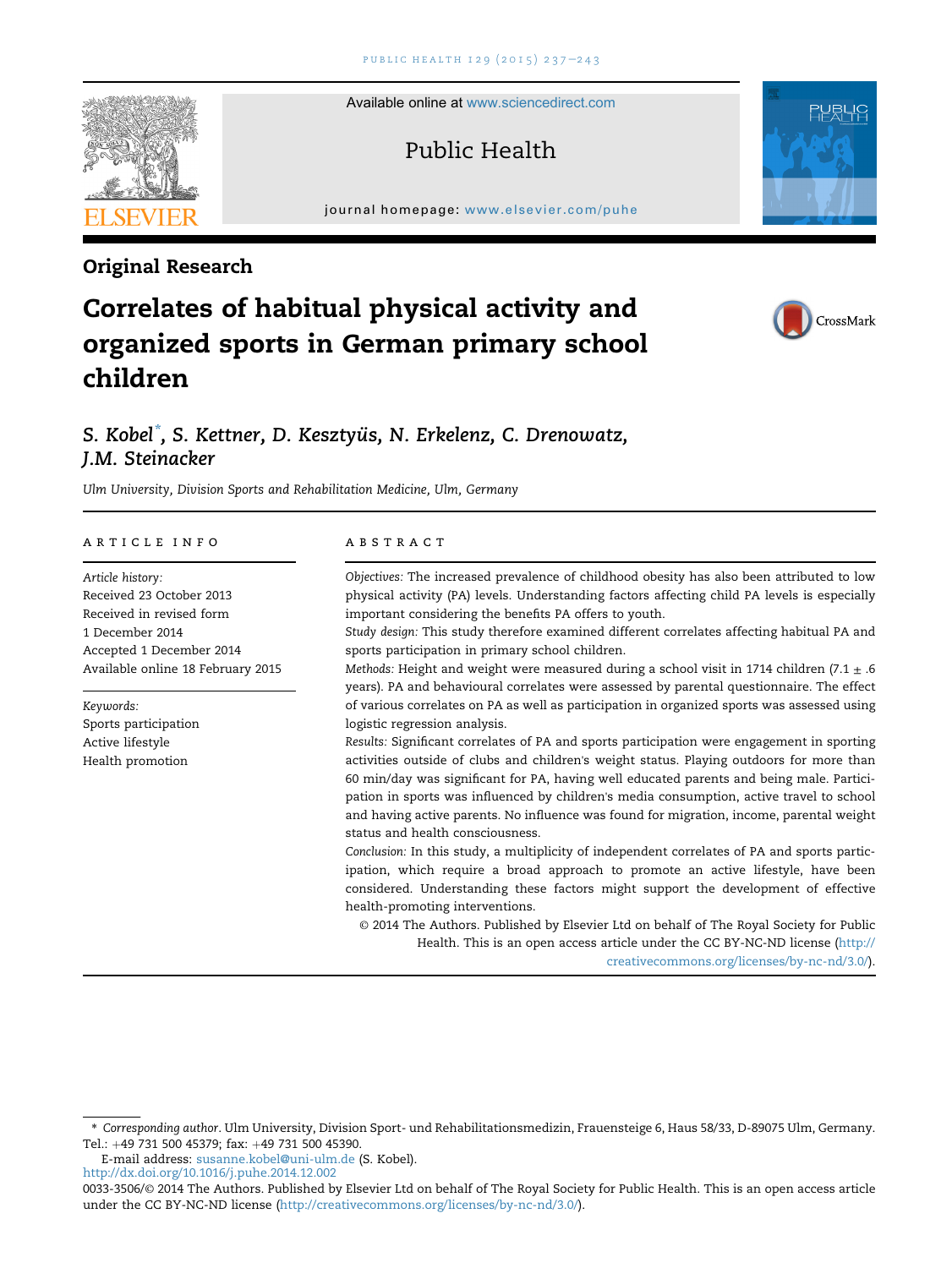#### Introduction

The increasing prevalence of childhood obesity is a rising concern in Western countries $1$  and has metabolic and genetics factors which have been attributed to a decrease in physical activity (PA) levels and increased energy intake.<sup>2</sup> A major longterm consequence of obesity in childhood is the risk of adult obesity and its associated comorbidities, such as hypertension, metabolic diseases and Type 2 diabetes. $3$  Both comorbidities and the risk of adult obesity have been well documented.[4](#page-4-0) Increasing PA is one important factor in addressing the problems associated with growing childhood obesity. PA is not only important for weight management but also contributes to healthy growth and overall development in childhood.[5](#page-4-0) The World Health Organization (WHO) identified insufficient physical activity as one of the four leading modifiable risk factors for non-communicable disease and attributes annually around 3.2 million deaths to physical inactivity. $6$  Further, PA is beneficial for some lipid measurements, musculoskeletal health and cardiovascular health.<sup>7</sup> One way to increase PA levels is regular participation in organized sports, especially in Germany where a wellestablished framework of sports clubs is in place and roughly 4.5 million 7- to 14-year old children regularly engage in organized sports.<sup>[8](#page-5-0)</sup> Understanding factors which influence childhood PA and/or sports engagement is especially important considering the multitude of benefits PA offers to youth.<sup>9</sup>

Understanding correlates of PA and sport will also support the development of effective interventions to promote an active lifestyle, which is thought to facilitate a carryover of healthy habits into adulthood. $10$  There have been several studies and reviews on correlates of youth  $PA^{11-15}$  $PA^{11-15}$  $PA^{11-15}$  highlighting a relationship of childhood PA and gender, body mass index, parental PA, school sports participation, time spent outside, family influences and socio-economic status.<sup>[16](#page-5-0)</sup> However, most of the previous research focussed on PA only and was conducted in North America (US and Canada), UK, Scandinavia and Australia, which have a different school system, as well as different structures regarding sports participation. There is a lack of research on primary school children in Germany, who spend significantly less time at school and therefore, have to organize their PA in the afternoons and evenings themselves. The aim of the present study was to identify factors associated with children's PA and sports participation in Germany.

### Methods

#### Participants

Baseline measurements of 1714 primary school children  $(7.1 \pm .6 \text{ years}; 50\% \text{ male})$  who participate in a school-based health-promotion programme<sup>[17,18](#page-5-0)</sup> in south-west Germany were used for analysis. Children were randomly recruited from participating schools; data collection took place prior to any intervention. Parents written, informed consent as well as verbal child assent were obtained prior to data collection. The study was approved by the Ministry of Culture and Education as well as the University's ethics committee and is in accordance with the declaration of Helsinki.

#### Anthropometric measures

Children's height (cm) and body mass (kg) were taken in vest, shorts and bare feet by trained technicians during a school visit according to standard procedures. Standing height was measured to the nearest .1cm using a stadiometer (Seca 213, Seca Weighing and Measuring Systems, Hamburg, Germany) and body mass was measured with electronic scales (Seca 862, Seca Weighing and Measuring Systems, Hamburg, Germany) to the nearest .05kg. Subsequently body mass index (BMI) was calculated and converted to BMI percentiles (BMIPCT) using German reference data.<sup>19</sup> Overweight and obesity was determined above 90th and 97th percentile (BMIPCT), respectively. Parental weight status (BMI) was calculated based on selfreported height and weight.

#### Physical activity and sports participation

Children's weekly participation in habitual PA and organized sports was assessed via a standardized questionnaire, completed by their parents since most first grade children were unable write or read at the time of data collection. Parents were asked to specify the number of times and minutes per week their child engages regularly in organized sports and the number of days per week their child engages in more than 60 min of moderate to vigorous PA (MVPA). These questions were based on the KiGGS survey, which assessed health behaviour in 18000 German children and adolescents<sup>[20](#page-5-0)</sup>; an additional validation against accelerometer data in a subsample showed that this is a valid and reliable instrument. $21$ 

#### Behavioural correlates

Behavioural correlates derived from parental responses were divided in child- and family/environmental-related correlates. Child-related correlates include gender, daily time spent playing outdoors, engagement in sporting activities outside of sports clubs, active travel to school, children's weight status, their screen media consumption and migration status. Family-related correlates are based on regular parental PA, parental health consciousness, maternal and paternal weight status, and education level, their net household income, size of their flat or house, access to a garden as well as whether the child is raized by a single parent.

According to German reference data,<sup>19</sup> children's body weight was dichotomized by overweight/obesity (above the 90th BMI percentile) and normal weight/underweight (90th BMI percentile and below). Based on recommendations of the American Academy of Pediatrics, $22$  screen media consumption was dichotomized by more or less than 120 min daily. Using median split, time playing outdoors was dichotomized by more or less than 60 min. Active commute to school was dichotomized by at least three days/week (i.e. on most days of a five day week); sporting activities outside of organized sports by more or less than 60 min weekly (median split). Parental PA and health consciousness assessed in two questions ('are you physically active?': yes/no, and 'do you rate yourself as health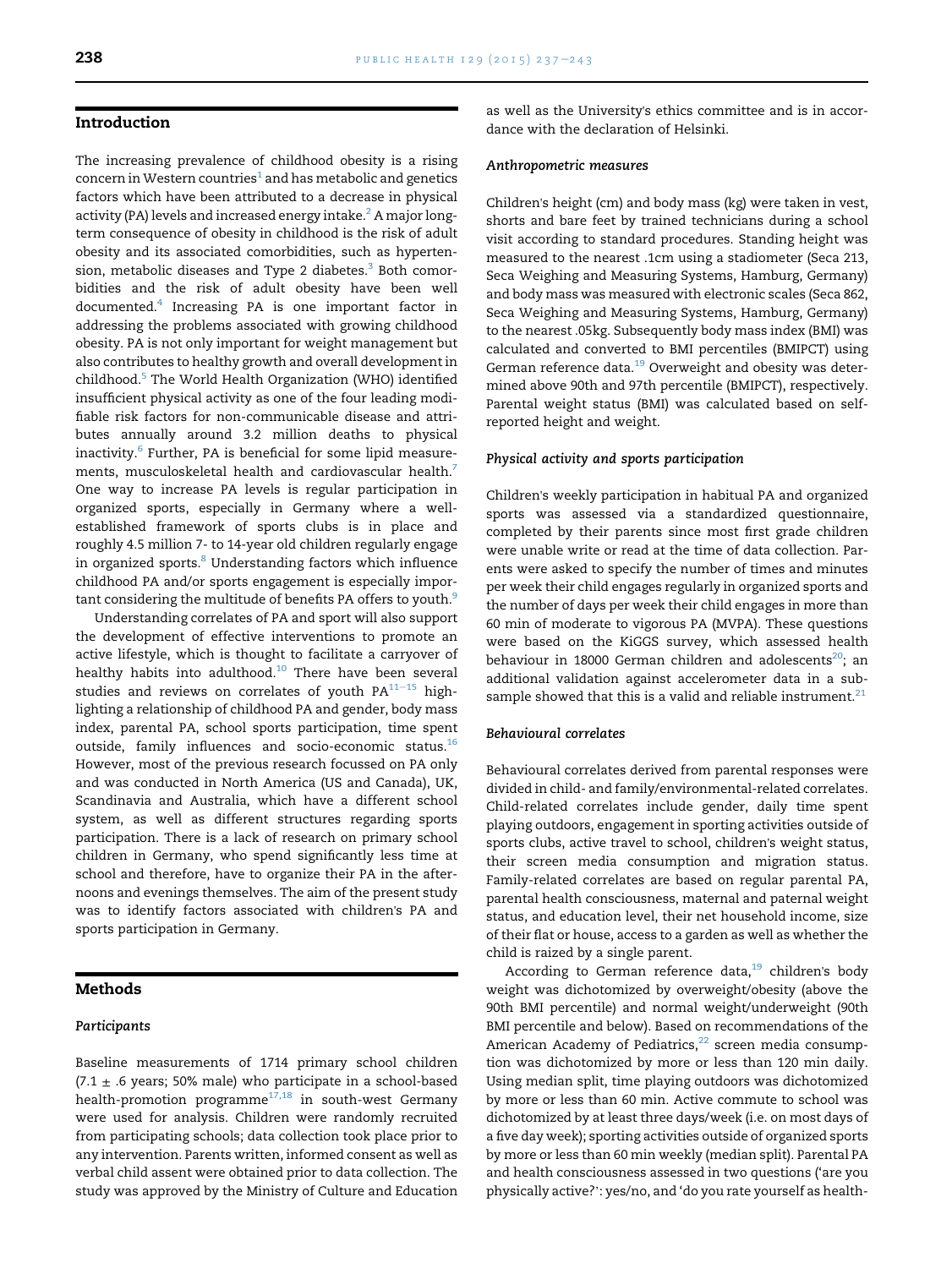conscious?': not at all, hardly, mainly, very) were dichotomized by self-reported classification as physically active or not, and not/hardly health conscious or (very) health conscious, respectively. Parental body weight status was dichotomized by BMI below or above 25 (i.e. normal weight or overweight); parental education was dichotomized by parents having graduated from high school or higher and those not having graduated from high school. Using median split, the cut-point for monthly household income was set at 3000 $\in$  and living space was differentiated by at least 120 sqm or less. Migration status was determined whether at least one parent was born outside of Germany or the child had been spoken to in a foreign language during the first years of life.

#### Data management and statistics

Habitual PA was dichotomized by engagement in at least four days of 60 min of MVPA (median split). Participation in organized sports was dichotomized by engagement of more or less than 75 min per week (median split). Descriptive statistics including means, percentages and standard deviations (SD) were calculated. Logistic regression was used to determine odds ratios (OR) for parental and child-related correlates using median split. All statistics were performed with SPSS Statistics 19 (SPSS Inc, Chicago, IL, US) using a significance level of  $\alpha = 0.05$ .

#### Results

#### Participant characteristics

Table 1 shows a summary of the participants' anthropometric characteristics and time spent participating in sports. Boys were significantly taller and heavier than girls, but there was no difference in BMIPCT. Prevalence of overweight and obesity was generally low and did not differ between boys and girls, either. Significant sex differences were found for weekly habitual PA as well as participation in organized sports with boys displaying a significantly higher level of both.

#### Physical activity and sports participation

Only 31.8% and 22.0% of boys and girls, respectively, spent at least four days per week being moderately to vigorously physically active for at least 60 min per day and 50.7% and 46.1% of boys and girls, respectively engaged in more than 75 min per week organized sports, mainly playing football (soccer), doing gymnastics and swimming (20.4%, 18.1% and 4.1%, respectively).

#### Behavioural correlates

Adjusted odds ratios for child-related correlates are shown in Table 2. Children were significantly more likely to engage in 60 min of MVPA on at least four days per week if they engaged in sporting activities outside of sports clubs and school for more than 60 min per week (OR 1.73; CI 1.36, 2.20) and participated in organized sports for more than 75 min per week (OR 1.39; CI 1.10, 1.77). Similarly, children were Table  $1$  – Participant's characteristics. Values are means and SD.\*) significant difference,  $p \le 0.05$  BMIPCT = BMI  $percentiles$ ; MVPA  $=$  moderate-to-vigorous physical activity.

|                      | <b>Boys</b>   | Girls       | All         |
|----------------------|---------------|-------------|-------------|
| Number $(n; \%)$     | 862 (50.3)    | 852 (49.7)  | 1714 (100)  |
| Age (years)          | 7.1(6)        | 7.1(6)      | 7.1(6)      |
| Height (cm)*         | 124.5 (6.4)   | 123.2(6.1)  | 123.8(6.3)  |
| Body Mass (kg)*      | 24.9(4.8)     | 24.3(4.8)   | 24.6(4.8)   |
| <b>BMIPCT</b>        | 48.7 (27.2)   | 48.4 (27.4) | 48.6 (27.3) |
| Overweight/Obese (%) | 5.0/4.2       | 5.1/2.9     | 5.0/3.5     |
| 60 min MVPA          | 2.9(1.7)      | 2.5(1.6)    | 2.7(1.7)    |
| (days/week)*         |               |             |             |
| Organized sports     | 102.7 (104.9) | 92.4 (90.8) | 97.6 (98.2) |
| $(min/week)^*$       |               |             |             |

significantly more likely to participate in more than 75 min per week in organized sports if they engaged in sporting activities outside of sports clubs and school for more than 60 min per week (OR 1.43; CI 1.51, 1.77) and reached the daily guideline of 60 min MVPA on at least four days per week (OR 1.39; CI 1.10, 1.77). Boys were significantly more likely to engage in 60 min of MVPA on at least four days per week (OR .69; CI .54, .88), as were children who played outside for more than one hour per day (OR 1.69, CI 1.28, 2.23). Further, overweight children and those, who spent more than two hours per day in front of screen media, were significantly less likely to participate in organized sports (OR .63; CI .43, .93 and OR .74; CI .58, .95, respectively). On the other hand, overweight children reached the guideline of MVPA significantly more often than normal weight children (OR 1.59; CI 1.06, 2.38). Children who used means of active transportation to school on at least three days per week were also significantly more likely to participate for more than 75 min per week in organized sports (OR 1.37; CI 1.10, 1.70). Migration had no significant effect on sports participation or PA.

[Table 3](#page-3-0) shows odds ratios for family-related correlates. Children with at least one physically active parent were significantly more likely to engage in organized sports (OR 2.14; CI 1.63, 2.82). If their parents were well educated, children

Table  $2$  – Odds ratios for child-related correlates grouped according to habitual physical activity and organized sports participation; OR [95% CI],\*) significant,  $p \leq 0.05,$ ') habitual physical activity (MVPA) or organized sports participation, depending on the dependent variable.

|                                        | Physical<br>activity     | Organized<br>sports           |
|----------------------------------------|--------------------------|-------------------------------|
| Gender                                 | $.69^{\circ}$ [.54; .88] | $.85$ [.68; 1.04]             |
| Weight status                          | 1.59* [1.06; 2.38]       | $.63$ <sup>*</sup> [.43; .93] |
| Sports participation/MVPA <sup>†</sup> | 1.39* [1.10; 1.77]       | 1.39* [1.10; 1.77]            |
| Non-organized sports                   | 1.73* [1.36; 2.20]       | 1.43* [1.15; 1.77]            |
| Media consumption                      | $.95$ [.72; 1.26]        | $.74$ [.58;.95]               |
| Playing outside                        | 1.69* [1.28; 2.23]       | 1.08 [.86; 1.36]              |
| Active travel to school                | .86 [.67; 1.11]          | 1.37* [1.10; 1.70]            |
| Migration                              | $.85$ $(.62; 1.16]$      | .99 [.76; 1.30]               |
| Correctly classified (%)               | 73.1                     | 56.9                          |
| Cox & Snell                            | $.05 - .07$              | $.03 - .04$                   |
| $R^2$ –Nagelkerke $R^2$                |                          |                               |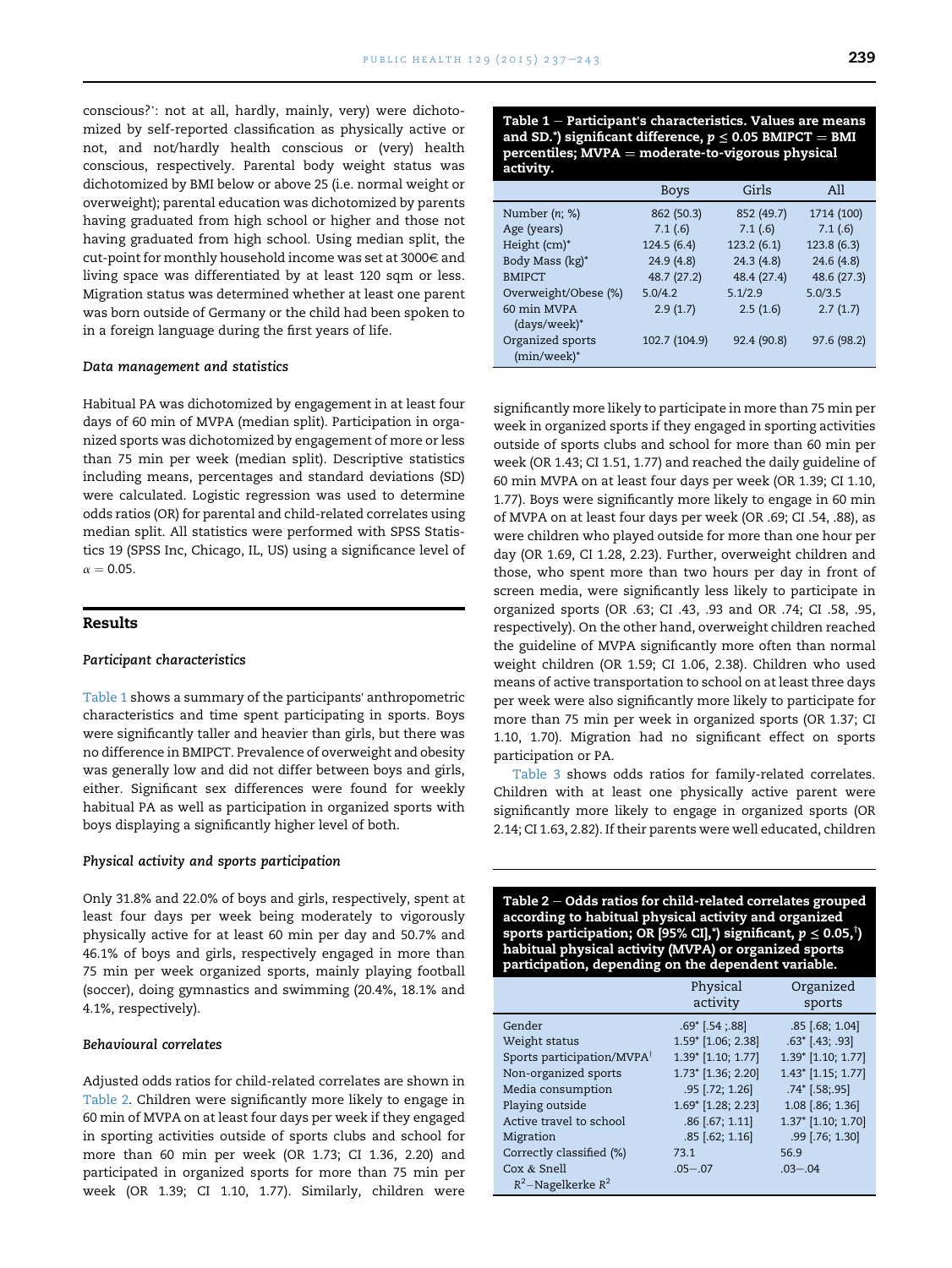<span id="page-3-0"></span>Table  $3 -$  Odds ratios for family-related correlates grouped according to habitual physical activity and organized sports participation; OR [95% CI],\*) significant,  $p < 0.05$ .

|                          | Physical<br>activity | Organized<br>sports |
|--------------------------|----------------------|---------------------|
| Parental PA              | $1.04$ [.77; 1.41]   | 2.14* [1.63; 2.82]  |
| Parental weight status   | 1.08 [.79; 1.48]     | .94 [.71; 1.24]     |
| Parental health          | 1.27 [.97; 1.66]     | 1.09 [.86; 1.39]    |
| consciousness            |                      |                     |
| Maternal education level | 1.47* [1.09; 1.98]   | 1.28 [.97; 1.68]    |
| Paternal education level | 1.38* [1.03; 1.87]   | 1.15 [.88; 1.51]    |
| Household income         | $.86$ [.63; 1.17]    | 1.28 [.98; 1.69]    |
| Single parent            | 1.54 [.92; 2.57]     | $.92$ [.56; 1.51]   |
| Size of flat/house       | 1.06 [.79; 1.42]     | 1.20 [.93; 1.55]    |
| Access to a garden       | 1.07 [.69; 1.65]     | $.97$ [.65; 1.43]   |
| Correctly classified (%) | 71.7                 | 61.1                |
| Cox & Snell              | $.02 - .03$          | $.06 - .08$         |
| $R^2$ -Nagelkerke $R^2$  |                      |                     |

were significantly more likely to be physically active for more than 60 min per day on at least four days per week (OR 1.47; CI 1.09, 1.98 and OR 1.38; CI 1.03, 1.87, for mothers and fathers, respectively). Parental health consciousness and weight status had no significant effect on PA or sports participation, nor had family income, size of the children's home or whether they had access to a garden or being raised by a single parent.

#### Discussion

This paper presents the relationship between habitual PA and organized sports participation with various child- and environmental-related attributes in a large sample of German primary school children. According to Sallis and Owen, $^{23}$  PA is a complex behaviour, which is influenced by multiple factors. One of the results indicate that children's engagement in sporting activities outside of sports clubs is associated with their habitual PA as well as their participation in organized sports. Similarly, participation in sports clubs and habitual PA correlate positively with each other. These findings are supported by previous studies. $24$  On the other hand, using questionnaire and heart rate monitoring, Deflandre et al. $25$ observed 80 schoolchildren showing that the most sportinvolved children are not necessarily the most active ones. However, in their study, it has been suggested that children with excess body weight are more likely to hesitate to undertake sports activities which supports the findings of overweight and obese children being less likely to engage in organized sports. This is strengthened by similar findings where participation in organized sports was associated with a 2.1% reduction in BMI $<sup>9</sup>$  but also contradicted by others where</sup> neither children's weight status nor body fatness was associated with sports club participation.<sup>26</sup> Results of the present study also show contradicting results as body weight was negatively associated with organized sports while higher body weight increased the odds of higher PA. While overweight children seem to be more hesitant to engage in organized sports, they reached the daily guideline of 60 min of MVPA more often than normal weight children. One possible explanation for this might be that parents of overweight children are more likely to be biased and maybe overestimate their child's amount of PA, as has previously been seen in studies examining parents' ability to estimate their children's weight status.<sup>27</sup>

This study also emphasizes the importance of free play on PA levels in children as more time spent playing outdoors was associated with increased PA. Similar results were reported in preschool children<sup>28</sup> as well as schoolchildren.<sup>[11](#page-5-0)</sup> However, interventions increasing children's time spent playing outdoors have shown inconsistent results on their PA levels.<sup>29</sup>

Similarly, associations between non-organized PA and active commute are inconsistent. It has been shown that active transport was associated with PA only in boys and predominantly associated with non-organized play (running around, playing football).<sup>30</sup> Sirard et al.<sup>[31](#page-5-0)</sup> however, found that 5th grade students who commuted to school actively on a regular basis were more active after school and adolescent boys in Portugal reported higher participation rates in habitual PA and organized sports when commuting to school actively.<sup>[32](#page-5-0)</sup>

Over the last decade, however, a decline in time spent outdoors was observed $33$  while screen media consumption has increased.<sup>[34](#page-5-0)</sup> While screen media use is positively associated with increased body weight $35$  results on the relationship between screen media use and PA are inconsistent in children.[36](#page-5-0) In this study, children who used screen media for more than two hours per day were less likely to engage in organized sports but no effect on habitual PA was observed. Marshall and colleagues $37$  also found a significant and inverse relationship with television viewing only for vigorous PA. Welk et al.<sup>[38](#page-5-0)</sup> however, argue that vigorous activity may be recalled more easily and the possibility of sampling errors need to be considered as well.<sup>[37](#page-5-0)</sup> Yet, an inverse correlation between screen media time and fitness has been reported previously,  $26$ which could be mediated by the fact that children who watch more television engage less in vigorous PA as well as organized sports.

Further, parental PA seems to be a significant factor for children's engagement in organized sports participation.<sup>39</sup> It is well known that parents are one of the most important socialising agents for children, and their PA behaviours are generally considered to be one of the strongest determinants of children's activity patterns.<sup>[40](#page-5-0)</sup> Additionally, parents who introduce a belief in the value of sports and PA may exert a lasting effect on their children. $41$ 

Therefore, it has been suggested to include families as important mediators for PA, especially outside of school. $42,43$ Parental support and encouragement seem to be of key importance in shaping PA levels in primary and middle school-aged youth, especially in terms of organized sports.<sup>[44](#page-5-0)</sup> Similarly, it has been shown that parents are able to provide an environment that can significantly influence a child's desire to participate in organized sports, and their support may be paramount in encouraging participation during a child's formative and adolescent years.<sup>[45](#page-6-0)</sup> However, not only parental support and actual PA seem to have an impact on children's sports involvement, it has also been shown that perceived PA of parents significantly contributes to the vari-ance in PA amongst 9- to 10-year old children.<sup>[36](#page-5-0)</sup> Trost et al.<sup>[46](#page-6-0)</sup> however, suggest parental modelling may be an insufficient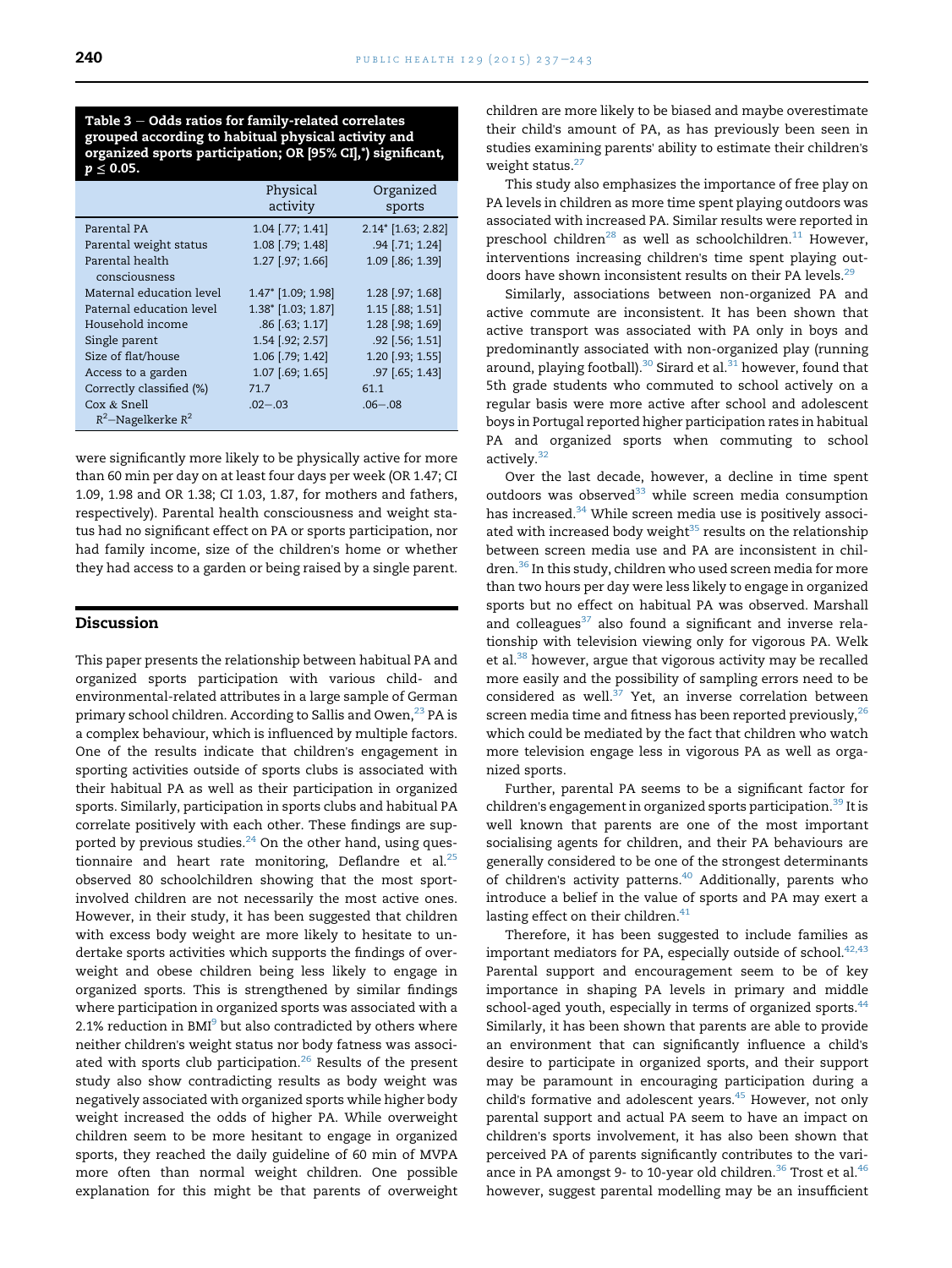<span id="page-4-0"></span>influence on children's activity since parental PA itself does not remove barriers, which could explain why no effect occurred for habitual PA. Instrumental parental support, such as transporting and encouraging the child, appears to be necessary and it can be argued that active parents are more likely to introduce their children to sports clubs. Active parents may be more willing to provide the necessary support and at younger ages sports participation is probably more a parental choice to engage their children in sporting activities rather than the child's own choice. $47$  It further has been suggested that parent training or family counselling may be more effective to promote children's PA than engaging parents in PA with their family. $48$ 

In contrast to parental PA, which affected the child's participation in organized sports, parental education seems to affect children's habitual PA. Interestingly, monthly family income had no influence on PA or sports participation. These findings are partly contradicted by another large German study where girls from a lower socio-economic background (defined as parental education level and household income) are more likely to comply with current PA guidelines.<sup>[15](#page-5-0)</sup> In a recent study in the UK assessing correlates of objectively measured PA in 7-year old children however, no association between maternal education and habitual PA was found<sup>[49](#page-6-0)</sup> and it has been argued that only studies using self or parental reports find significant socio-economic differences in PA.[50](#page-6-0)

Relying on self-reported PA and sports participation along with the assessed correlates such as parental body weight, height and their health-consciousness is the primary limitation of this study. Even though questions used to determine habitual PA, participation in organized sports and their correlates have been taken out of a well-established and validated instrument, $21$  the results should be interpreted with caution since they are based on self-report, which is known to be subject to recall and recording bias. $51$  This may also explain why the variability of habitual PA and participation in organized sports could only be explained to a minor extent. A second limitation is the cross-sectional design of this study which does not allow for causal interpretation. Additionally, this sample has a rather low prevalence of overweight and obese children which therefore may not be truly representative for all children in Germany. Moreover, since children were recruited from schools about to take part in a healthpromotion programme, a selection bias cannot be ruled out. Further, even though type of organized sports participation was assessed, it was not accounted for and may play a role in influencing the outcomes in this study, particularly if considering varying intensities of several different types of sporting activities. Despite these limitations, the comprehensive assessment of children's weight status in a large cohort as well as the consideration of a multiplicity of independent factors should be considered a strength of this study. Further research, however, should thrive to use objective measures in order to fully investigate the factors associated with children's PA behaviours and their participation in organized sports.

In summary, results of the present study show a significant association of PA with gender, free outdoor play and parental education level. Interestingly, weight status was positively associated with PA, but a negative association was observed for participation in organized sports. Screen media consumption was also only associated with sports participation as was parental PA.

Due to the complexity of PA and sports participation future interventions should not focus on the child only, but involve parents as well to foster a sustainable active lifestyle.

#### Author statements

#### Acknowledgements

We would like to thank all who support the programme, especially the teachers who work as trainers and all teachers who have completed the training course and are using the teaching materials. Special thanks to all student assistants who were involved in the performance of measurements, and S. Sufeida for data management. Thanks to all members of the 'Join the Healthy Boat' research group for their input. Finally, we thank the teachers, pupils and their parents who participated in the Baden-Württemberg Study.

#### Ethical approval

The study was approved by the Ministry of Culture and Education as well as the University's ethics committee and is in accordance with the declaration of Helsinki.

#### Funding

The programme 'Join the Healthy Boat' is financed by the Baden-Württemberg Stiftung, which had no influence on the content of this manuscript.

#### Competing interests

We declare there is no conflict of interest.

#### references

- 1. [Lobstein T, Baur L, Uauy R. Obesity in children and young](http://refhub.elsevier.com/S0033-3506(14)00340-0/sref1) [people: a crisis in public health.](http://refhub.elsevier.com/S0033-3506(14)00340-0/sref1) Obes Rev 2004;5(Suppl.  $1):4-104.$  $1):4-104.$  $1):4-104.$
- 2. [Hills AP, Andersen LB, Byrne NM. Physical activity and obesity](http://refhub.elsevier.com/S0033-3506(14)00340-0/sref2) in children. [Br J Sports Med](http://refhub.elsevier.com/S0033-3506(14)00340-0/sref2) 2011;45:866-[70](http://refhub.elsevier.com/S0033-3506(14)00340-0/sref2).
- 3. [Andersen L, Harro M, Sardinha L, Froberg K, Ekelund U,](http://refhub.elsevier.com/S0033-3506(14)00340-0/sref3) [Brage S, Anderssen S. Physical activity and clustered](http://refhub.elsevier.com/S0033-3506(14)00340-0/sref3) [cardiovascular risk in children: a cross-sectional study \(The](http://refhub.elsevier.com/S0033-3506(14)00340-0/sref3) [European Youth Heart Study\).](http://refhub.elsevier.com/S0033-3506(14)00340-0/sref3) Lancet 2006;368:299-[304.](http://refhub.elsevier.com/S0033-3506(14)00340-0/sref3)
- 4. [Daniels S, Jacobson M, McCrindle B, Eckel R, Sanner B.](http://refhub.elsevier.com/S0033-3506(14)00340-0/sref4) [American Heart Association childhood obesity research](http://refhub.elsevier.com/S0033-3506(14)00340-0/sref4) [summit report.](http://refhub.elsevier.com/S0033-3506(14)00340-0/sref4) Circulation 2009;119:e489-[517](http://refhub.elsevier.com/S0033-3506(14)00340-0/sref4).
- 5. [Hills A, Okely A, Baur L. Addressing childhood obesity](http://refhub.elsevier.com/S0033-3506(14)00340-0/sref5) [through increased physical activity.](http://refhub.elsevier.com/S0033-3506(14)00340-0/sref5) Nat Rev Endocrinol  $2010:6:543-9.$  $2010:6:543-9.$  $2010:6:543-9.$
- 6. [World Health Organisation \(WHO\).](http://refhub.elsevier.com/S0033-3506(14)00340-0/sref6) Noncommunicable diseases. Country profiles 2011[. Geneva: World Health Organization; 2011.](http://refhub.elsevier.com/S0033-3506(14)00340-0/sref6)
- 7. [Strong W, Malina R, Blimkie C, Daniels S, Dishman R, Gutin B,](http://refhub.elsevier.com/S0033-3506(14)00340-0/sref7) [Hergenroeder A, Must A, Nixon P, Pivarnik J, Rowland T,](http://refhub.elsevier.com/S0033-3506(14)00340-0/sref7) [Trost S, Trudeau F. Evidence based physical activity for](http://refhub.elsevier.com/S0033-3506(14)00340-0/sref7) [school-age youth.](http://refhub.elsevier.com/S0033-3506(14)00340-0/sref7) J Pediatr  $2005;146:732-7$  $2005;146:732-7$  $2005;146:732-7$ .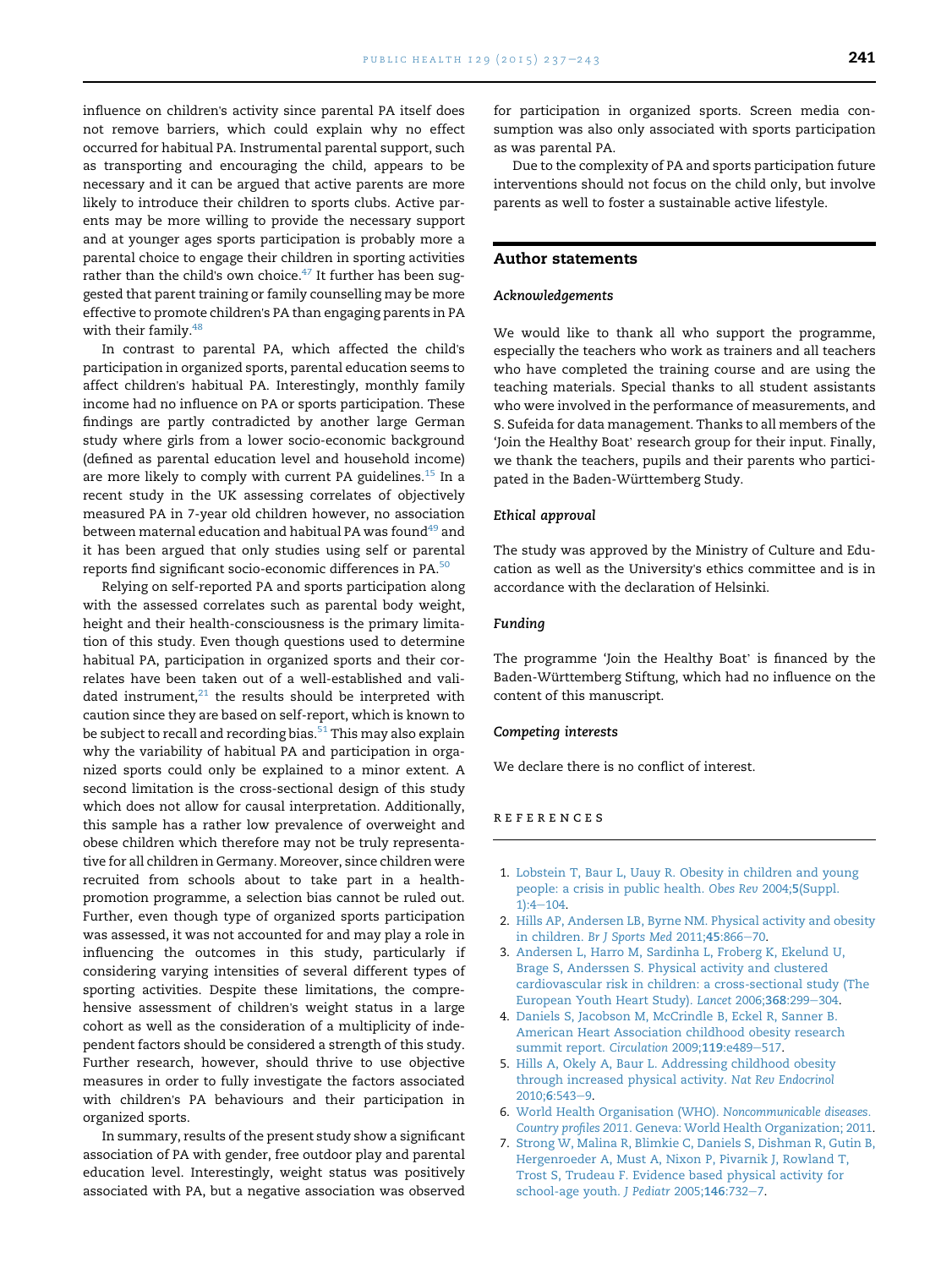- <span id="page-5-0"></span>8. [Annual survey 2011. German Olympic Sports Confederation.](http://refhub.elsevier.com/S0033-3506(14)00340-0/sref8) In: DOSB, editor. [Bestandserhebung 2011. Deutscher Olympischer](http://refhub.elsevier.com/S0033-3506(14)00340-0/sref8) Sportbund[. Frankfurt: DOSB; 2012.](http://refhub.elsevier.com/S0033-3506(14)00340-0/sref8)
- 9. Quinto Romani A. Children'[s weight and participation in](http://refhub.elsevier.com/S0033-3506(14)00340-0/sref9) [organised sports.](http://refhub.elsevier.com/S0033-3506(14)00340-0/sref9) Scan J Pub Health 2011;39:687-[95.](http://refhub.elsevier.com/S0033-3506(14)00340-0/sref9)
- 10. [Gordon-Larsen P, Nelson M, Popkin B. Longitudinal physical](http://refhub.elsevier.com/S0033-3506(14)00340-0/sref10) [activity and sedentary behaviour trends: adolescence to](http://refhub.elsevier.com/S0033-3506(14)00340-0/sref10) adulthood. [Am J Prev Med](http://refhub.elsevier.com/S0033-3506(14)00340-0/sref10) 2004;27(4):277-[83.](http://refhub.elsevier.com/S0033-3506(14)00340-0/sref10)
- 11. [Biddle S, Atkin A, Cavill N, Foster C. Correlates of physical](http://refhub.elsevier.com/S0033-3506(14)00340-0/sref11) [activity in youth: a review of quantitative systematic reviews.](http://refhub.elsevier.com/S0033-3506(14)00340-0/sref11) [Int Rev Spo Exc Psy](http://refhub.elsevier.com/S0033-3506(14)00340-0/sref11) 2011;4(1):25-[49.](http://refhub.elsevier.com/S0033-3506(14)00340-0/sref11)
- 12. [Uijtdewilligen L, Nauta J, Singh AS, van Mechelen W,](http://refhub.elsevier.com/S0033-3506(14)00340-0/sref12) [Twisk JWR, van der Horst K, Chinapaw MJM. Determinants of](http://refhub.elsevier.com/S0033-3506(14)00340-0/sref12) [physical activity and sedentary behaviour in young people: a](http://refhub.elsevier.com/S0033-3506(14)00340-0/sref12) [review and quality synthesis of prospective studies.](http://refhub.elsevier.com/S0033-3506(14)00340-0/sref12) Br J Sports Med [2011;](http://refhub.elsevier.com/S0033-3506(14)00340-0/sref12)45:896-[905](http://refhub.elsevier.com/S0033-3506(14)00340-0/sref12).
- 13. [McMinn AM, van Sluijs EMF, Nightingale CM, Griffin SJ,](http://refhub.elsevier.com/S0033-3506(14)00340-0/sref13) [Cook DG, Owen CG, Rudnicka AR, Whincup PH. Family and](http://refhub.elsevier.com/S0033-3506(14)00340-0/sref13) home correlates of children'[s physical activity in a multi](http://refhub.elsevier.com/S0033-3506(14)00340-0/sref13)[ethnic population: the cross-sectional Child Heart and Health](http://refhub.elsevier.com/S0033-3506(14)00340-0/sref13) [Study in England \(CHASE\).](http://refhub.elsevier.com/S0033-3506(14)00340-0/sref13) Int J Behav Nutr Phys 2011;8:11.
- 14. [Dolinsky DH, Namenek Brouwer RJ, Evenson KR, Siega-](http://refhub.elsevier.com/S0033-3506(14)00340-0/sref14)[Riz AM, Østbye T. Correlates of sedentary time and physical](http://refhub.elsevier.com/S0033-3506(14)00340-0/sref14) [activity among preschool-aged children.](http://refhub.elsevier.com/S0033-3506(14)00340-0/sref14) Prev Chronic Dis 2011;8[\(6\):A131](http://refhub.elsevier.com/S0033-3506(14)00340-0/sref14).
- 15. [Jekauc D, Reimers AK, Wagner MO, Woll A. Prevalence and](http://refhub.elsevier.com/S0033-3506(14)00340-0/sref15) [socio-demographic correlates of the compliance with the](http://refhub.elsevier.com/S0033-3506(14)00340-0/sref15) [physical activity guidelines in children and adolescents in](http://refhub.elsevier.com/S0033-3506(14)00340-0/sref15) Germany. [BMC Pub Health](http://refhub.elsevier.com/S0033-3506(14)00340-0/sref15) 2012;12:714.
- 16. [Ferreira I, van der Horst K, Wendel-Vos W, Kremers S, van](http://refhub.elsevier.com/S0033-3506(14)00340-0/sref16) [Lenthe F, Brug J. Environmental correlates of physical](http://refhub.elsevier.com/S0033-3506(14)00340-0/sref16) [activity in youth](http://refhub.elsevier.com/S0033-3506(14)00340-0/sref16)  $-$  [a review and update.](http://refhub.elsevier.com/S0033-3506(14)00340-0/sref16) Obes Rev 2007;8[\(2\):129](http://refhub.elsevier.com/S0033-3506(14)00340-0/sref16)-[54.](http://refhub.elsevier.com/S0033-3506(14)00340-0/sref16)
- 17. [Dreyhaupt J, Koch B, Wirt T, Schreiber A, Brandstetter S,](http://refhub.elsevier.com/S0033-3506(14)00340-0/sref17) Kesztyü[s D, Wartha O, Kobel S, Kettner S, Prokopchuck D,](http://refhub.elsevier.com/S0033-3506(14)00340-0/sref17) [Hundsd](http://refhub.elsevier.com/S0033-3506(14)00340-0/sref17)ö[rfer V, Klepsch M, Wiedom M, Sufeida S,](http://refhub.elsevier.com/S0033-3506(14)00340-0/sref17) [Fischbach N, Muche R, Seufert T, Steinacker J. Evaluation of a](http://refhub.elsevier.com/S0033-3506(14)00340-0/sref17) [health-promotion program in children: study protocol and](http://refhub.elsevier.com/S0033-3506(14)00340-0/sref17) design of the cluster-randomised Baden-Württemberg [primary school study.](http://refhub.elsevier.com/S0033-3506(14)00340-0/sref17) BMC Public Health 2012;12:157.
- 18. Kobel S, Wirt T, Schreiber A, Kesztyüs D, Kettner S, [Erkelenz N, Wartha O, Steinacker JM. Intervention effects of a](http://refhub.elsevier.com/S0033-3506(14)00340-0/sref18) [school-based health promotion programme on obesity](http://refhub.elsevier.com/S0033-3506(14)00340-0/sref18) [related behavioural outcomes.](http://refhub.elsevier.com/S0033-3506(14)00340-0/sref18) J Obes 2014;2014.
- 19. [Kromeyer-Hauschild K, Wabitsch M, Kunze D, Geller F,](http://refhub.elsevier.com/S0033-3506(14)00340-0/sref19) [Geiß H, Hesse V, von Hippel A, Jaeger U, Johnsen D, Korte W,](http://refhub.elsevier.com/S0033-3506(14)00340-0/sref19) Menner K, Müller G, Mü[ller J, Niemann-Pilatus, Remer T,](http://refhub.elsevier.com/S0033-3506(14)00340-0/sref19) [Schaefer F, Wittchen H-U, Zabransky S, Kellner K, Ziegler A,](http://refhub.elsevier.com/S0033-3506(14)00340-0/sref19) [Hebebrand J. Percentiles of body mass index in children and](http://refhub.elsevier.com/S0033-3506(14)00340-0/sref19) [adolescents evaluated from different regional German](http://refhub.elsevier.com/S0033-3506(14)00340-0/sref19) studies. [Monatsschr Kinderheilkd](http://refhub.elsevier.com/S0033-3506(14)00340-0/sref19) 2001;149:807-[18.](http://refhub.elsevier.com/S0033-3506(14)00340-0/sref19)
- 20. [Kurth B, Schaffrath Rosario A. The prevalence of overweight](http://refhub.elsevier.com/S0033-3506(14)00340-0/sref20) [and obese children and adolescents living in Germany.](http://refhub.elsevier.com/S0033-3506(14)00340-0/sref20) [Results of the German Health Interview and Examination](http://refhub.elsevier.com/S0033-3506(14)00340-0/sref20) [Survey for Children and Adolescents \(KiGGS\).](http://refhub.elsevier.com/S0033-3506(14)00340-0/sref20) Bundesgesundhbl [Gesundheitsforsch Gesundheitsschutz](http://refhub.elsevier.com/S0033-3506(14)00340-0/sref20) 2007;50(5-[6\):736](http://refhub.elsevier.com/S0033-3506(14)00340-0/sref20)-[43.](http://refhub.elsevier.com/S0033-3506(14)00340-0/sref20)
- 21. [Kahlert D, Brand R. Befragungsdaten und](http://refhub.elsevier.com/S0033-3506(14)00340-0/sref21) [Akzelerometermessung im Vergleich](http://refhub.elsevier.com/S0033-3506(14)00340-0/sref21) - [ein Beitrag zur](http://refhub.elsevier.com/S0033-3506(14)00340-0/sref21) Validierung des MoMo-Aktivitätsfragebogens. [Comparing [self-report and accelerometry data. A contribution to the](http://refhub.elsevier.com/S0033-3506(14)00340-0/sref21) [validation of the MoMo-Physical Actitvity Questionnaire for](http://refhub.elsevier.com/S0033-3506(14)00340-0/sref21) [Children and Adolscents\].](http://refhub.elsevier.com/S0033-3506(14)00340-0/sref21) Dtsch Z Sport Med 2011;62[\(2\):36](http://refhub.elsevier.com/S0033-3506(14)00340-0/sref21)-[41](http://refhub.elsevier.com/S0033-3506(14)00340-0/sref21).
- 22. [Amercian Academy of Paediatrics. American academy of](http://refhub.elsevier.com/S0033-3506(14)00340-0/sref22) [pediatrics: children, adolescents, and television.](http://refhub.elsevier.com/S0033-3506(14)00340-0/sref22) Pediatrics [2001;](http://refhub.elsevier.com/S0033-3506(14)00340-0/sref22)107:423-[6.](http://refhub.elsevier.com/S0033-3506(14)00340-0/sref22)
- 23. Sallis J, Owen N. [Physical activity and behavioural medicine](http://refhub.elsevier.com/S0033-3506(14)00340-0/sref23). [Thousand Oaks, CA: Sage; 1999](http://refhub.elsevier.com/S0033-3506(14)00340-0/sref23).
- 24. [Ebenegger V, Marques-Vidal P, Kriemler S, Nydegger A,](http://refhub.elsevier.com/S0033-3506(14)00340-0/sref24) Zahner L, Niederer I, Bü[rgi F, Puder J. Differences in aerobic](http://refhub.elsevier.com/S0033-3506(14)00340-0/sref24) [fitness and lifestyle characteristics in preschoolers according](http://refhub.elsevier.com/S0033-3506(14)00340-0/sref24) [to their weight status and sports club participation.](http://refhub.elsevier.com/S0033-3506(14)00340-0/sref24) Obes Facts [2012;](http://refhub.elsevier.com/S0033-3506(14)00340-0/sref24)5:23-[33.](http://refhub.elsevier.com/S0033-3506(14)00340-0/sref24)
- 25. [Deflandre A, Lorant J, Gavarry O, Falgaffiette G. Determinants](http://refhub.elsevier.com/S0033-3506(14)00340-0/sref25) [of physical activity and physical and sports activities in](http://refhub.elsevier.com/S0033-3506(14)00340-0/sref25) [French schoolchildren.](http://refhub.elsevier.com/S0033-3506(14)00340-0/sref25) Percept Mot Ski 2001;92:399-[414](http://refhub.elsevier.com/S0033-3506(14)00340-0/sref25).
- 26. Drenowatz C, Kobel S, Kettner S, Kesztyüs D, Steinacker JM. Interaction of sedentary behaviour, sports participation and fitness with weight status in elementary school children. Eur J Sport Sci 2012;14(1):100-5. [http://dx.doi.org/](http://dx.doi.org/10.1080/17461391.2012.732615) [10.1080/17461391.2012.732615](http://dx.doi.org/10.1080/17461391.2012.732615).
- 27. [Etelson D, Brand D, Patrick P, Shirali A. Childhood obesity: do](http://refhub.elsevier.com/S0033-3506(14)00340-0/sref27) [parents recognise this risk?](http://refhub.elsevier.com/S0033-3506(14)00340-0/sref27) Obes Res  $2003;11:1362-8$ .
- 28. [Hinkley T, Crawford D, Salmon J, Okely A, Hesketh K.](http://refhub.elsevier.com/S0033-3506(14)00340-0/sref28) [Preschool children and physical activity. A review of](http://refhub.elsevier.com/S0033-3506(14)00340-0/sref28) correlates. [Am J Prev Med](http://refhub.elsevier.com/S0033-3506(14)00340-0/sref28) 2008;34(5):435-[41.](http://refhub.elsevier.com/S0033-3506(14)00340-0/sref28)
- 29. [Alhassan S, Sirard J, Robinson T. The effects of increasing](http://refhub.elsevier.com/S0033-3506(14)00340-0/sref29) [outdoor play time on physical activity in Latino preschool](http://refhub.elsevier.com/S0033-3506(14)00340-0/sref29) children. [Int J Pediatr Obes](http://refhub.elsevier.com/S0033-3506(14)00340-0/sref29) 2007;2:153-[8.](http://refhub.elsevier.com/S0033-3506(14)00340-0/sref29)
- 30. [Cooper A, Page A, Foster L, Qahwaji D. Commuting to school.](http://refhub.elsevier.com/S0033-3506(14)00340-0/sref30) [Are children who walk to school more physically active?](http://refhub.elsevier.com/S0033-3506(14)00340-0/sref30) Am J [Prev Med](http://refhub.elsevier.com/S0033-3506(14)00340-0/sref30) 2003;25(4):273-[6](http://refhub.elsevier.com/S0033-3506(14)00340-0/sref30).
- 31. [Sirard J, Riner Jr W, McIver K, Pate R. Physical activity and](http://refhub.elsevier.com/S0033-3506(14)00340-0/sref31) [active commuting to elementary school.](http://refhub.elsevier.com/S0033-3506(14)00340-0/sref31) Med Sci Sports Exerc 2005;37[:2062](http://refhub.elsevier.com/S0033-3506(14)00340-0/sref31)-[9.](http://refhub.elsevier.com/S0033-3506(14)00340-0/sref31)
- 32. [Santos M, Oliveira J, Ribeiro J, Mota J. Active travel to school,](http://refhub.elsevier.com/S0033-3506(14)00340-0/sref32) [BMI and participation in organised and non-organised](http://refhub.elsevier.com/S0033-3506(14)00340-0/sref32) [physical activity among Portuguese adolescents.](http://refhub.elsevier.com/S0033-3506(14)00340-0/sref32) Prev Med 200[9](http://refhub.elsevier.com/S0033-3506(14)00340-0/sref32):49:497-9.
- 33. [Hillman M. Children](http://refhub.elsevier.com/S0033-3506(14)00340-0/sref33)'s rights and adults' wrongs. Child Geogr  $2006;4:61-7.$  $2006;4:61-7.$  $2006;4:61-7.$
- 34. [Jordan A, Robinson T. Children, television viewing, and](http://refhub.elsevier.com/S0033-3506(14)00340-0/sref34) [weight status: summary and recommendations from an](http://refhub.elsevier.com/S0033-3506(14)00340-0/sref34) expert panel meeting. [Ann Am Acad Pol Soc Sci](http://refhub.elsevier.com/S0033-3506(14)00340-0/sref34) [2008;](http://refhub.elsevier.com/S0033-3506(14)00340-0/sref34)615:119-[32.](http://refhub.elsevier.com/S0033-3506(14)00340-0/sref34)
- 35. [Bar-Or O, Foreyt J, Bouchard C, Brownell K, Dietz W,](http://refhub.elsevier.com/S0033-3506(14)00340-0/sref35) [Ravussin E, Salbe A, Schwenger S, St Jeor S, Torun B. Physical](http://refhub.elsevier.com/S0033-3506(14)00340-0/sref35) [activity, genetic, and nutritional considerations in childhood](http://refhub.elsevier.com/S0033-3506(14)00340-0/sref35) [weight management.](http://refhub.elsevier.com/S0033-3506(14)00340-0/sref35) Med Sci Sports Exerc 1998;30(1):2-[10.](http://refhub.elsevier.com/S0033-3506(14)00340-0/sref35)
- 36. [Siegel S, Malina R, Pena Reyes M, Cardenas Barahona E,](http://refhub.elsevier.com/S0033-3506(14)00340-0/sref36) [Cumming S. Correlates of physical activity and inactivity in](http://refhub.elsevier.com/S0033-3506(14)00340-0/sref36) [urban Mexican Youth.](http://refhub.elsevier.com/S0033-3506(14)00340-0/sref36) Am J Hum Biol 2011;23:686-[92.](http://refhub.elsevier.com/S0033-3506(14)00340-0/sref36)
- 37. [Marshall S, Biddle S, Gorely T, Cameron N, Murdey I.](http://refhub.elsevier.com/S0033-3506(14)00340-0/sref37) [Relationships between media use, body fatness and physical](http://refhub.elsevier.com/S0033-3506(14)00340-0/sref37) [activity in children and youth: a meta-analysis.](http://refhub.elsevier.com/S0033-3506(14)00340-0/sref37) Int J Obes 2004;28[:1238](http://refhub.elsevier.com/S0033-3506(14)00340-0/sref37)-[46.](http://refhub.elsevier.com/S0033-3506(14)00340-0/sref37)
- 38. [Welk G, Corbin C, Dale D. Measurement issues in the](http://refhub.elsevier.com/S0033-3506(14)00340-0/sref38) [assessment of physical activity in children.](http://refhub.elsevier.com/S0033-3506(14)00340-0/sref38) Res Q Exerc Sport 2000;71[\(2\):59](http://refhub.elsevier.com/S0033-3506(14)00340-0/sref38)-[73](http://refhub.elsevier.com/S0033-3506(14)00340-0/sref38).
- 39. [Gustafson S, Rhodes R. Parental correlates of physical activity](http://refhub.elsevier.com/S0033-3506(14)00340-0/sref39) [in children and early adolescents.](http://refhub.elsevier.com/S0033-3506(14)00340-0/sref39) Sports Med 2006;36:79-[97.](http://refhub.elsevier.com/S0033-3506(14)00340-0/sref39)
- 40. [Moore L, Lombardi D, White M, Campbell J, Oliveria S,](http://refhub.elsevier.com/S0033-3506(14)00340-0/sref40) [Ellison R. Influences of parents](http://refhub.elsevier.com/S0033-3506(14)00340-0/sref40)' physical activity levels [on activity levels of young children.](http://refhub.elsevier.com/S0033-3506(14)00340-0/sref40) J Pediatr 1991;118:215-[9.](http://refhub.elsevier.com/S0033-3506(14)00340-0/sref40)
- 41. [Welk G. The youth physical activity model: a conceptual](http://refhub.elsevier.com/S0033-3506(14)00340-0/sref41) [bridge between theory and practice.](http://refhub.elsevier.com/S0033-3506(14)00340-0/sref41) Quest 1999;51:5-[23.](http://refhub.elsevier.com/S0033-3506(14)00340-0/sref41)
- 42. [Salmon J, Booth ML, Phongsavan P, Murphy N, Timperio A.](http://refhub.elsevier.com/S0033-3506(14)00340-0/sref42) [Promoting physical activity participation among children and](http://refhub.elsevier.com/S0033-3506(14)00340-0/sref42) adolsecents. [Epidemiol Rev](http://refhub.elsevier.com/S0033-3506(14)00340-0/sref42) 2007;29:144-[59](http://refhub.elsevier.com/S0033-3506(14)00340-0/sref42).
- 43. [Kriemler S, Meyer U, Martin E, van Sluijs EMF, Andersen LB,](http://refhub.elsevier.com/S0033-3506(14)00340-0/sref43) [Martin BW. Effect of school-based interventions on physical](http://refhub.elsevier.com/S0033-3506(14)00340-0/sref43) [activity and fitness in children and adolescents: a review and](http://refhub.elsevier.com/S0033-3506(14)00340-0/sref43) [systematic update.](http://refhub.elsevier.com/S0033-3506(14)00340-0/sref43) Br J Sports Med 2011;45:923-[30.](http://refhub.elsevier.com/S0033-3506(14)00340-0/sref43)
- 44. [Heitzler C, Levin M, Dukeb J, Huhmana M. Correlates of](http://refhub.elsevier.com/S0033-3506(14)00340-0/sref44) physical activity in a national sample of children aged  $9-13$  $9-13$ years. [Prev Med](http://refhub.elsevier.com/S0033-3506(14)00340-0/sref44) 2006;42:254-[60.](http://refhub.elsevier.com/S0033-3506(14)00340-0/sref44)